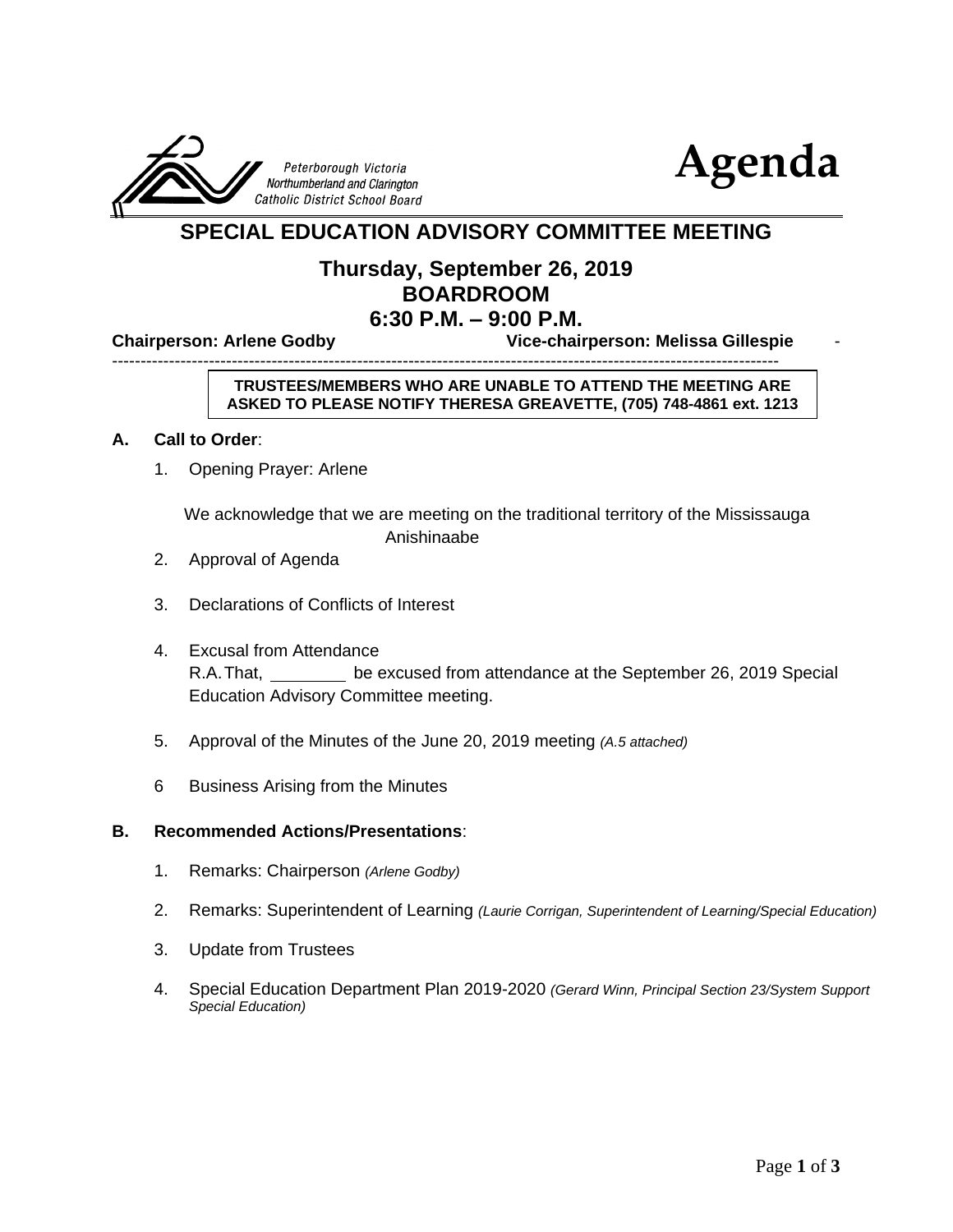### **C. Discussion Items:**

- 1. Meeting Times
- 2. SEAC Working Group: Establishing SEAC Goals

#### **D. Information Items**:

Reports from SEAC members:

### **Kelly Smigielski Grandview Children's Centre**

- Fall registration is often for all therapeutic recreational programs
- Sunday September 29 is the day for Run Ajax. This is the fifth year that the Ajax Waterfront Races is supporting Grandview kids
- 5th Annual Pure Imagination Gala is being held on Oct 4 at Deer Creek Golf Club

#### **E. Old Business**:

#### **F. New Business**:

#### **G. Next Meeting**:

- 1. **Next Meeting**: Thursday, October 17, 2019 Catholic Education Centre  $6:30 - 9:00$  p.m.
- 2. Agenda Items:
- 3. Selection of Member for Opening/Closing Prayer:

#### **Future Meetings**

| Thursday, | October 17, 2019  |  |
|-----------|-------------------|--|
| Thursday, | November 21, 2019 |  |
| Thursday, | January 16, 2020  |  |
| Thursday, | February 20, 2020 |  |
| Thursday, | March 26, 2020    |  |
| Thursday, | April 16, 2020    |  |
| Thursday, | May 21, 2020      |  |
| Thursday, | June 18, 2020     |  |
| Tour/PD   | To be determined  |  |

#### **H. Conclusion**:

- 1. Closing Prayer: Arlene Godby
- 2. Adjournment.